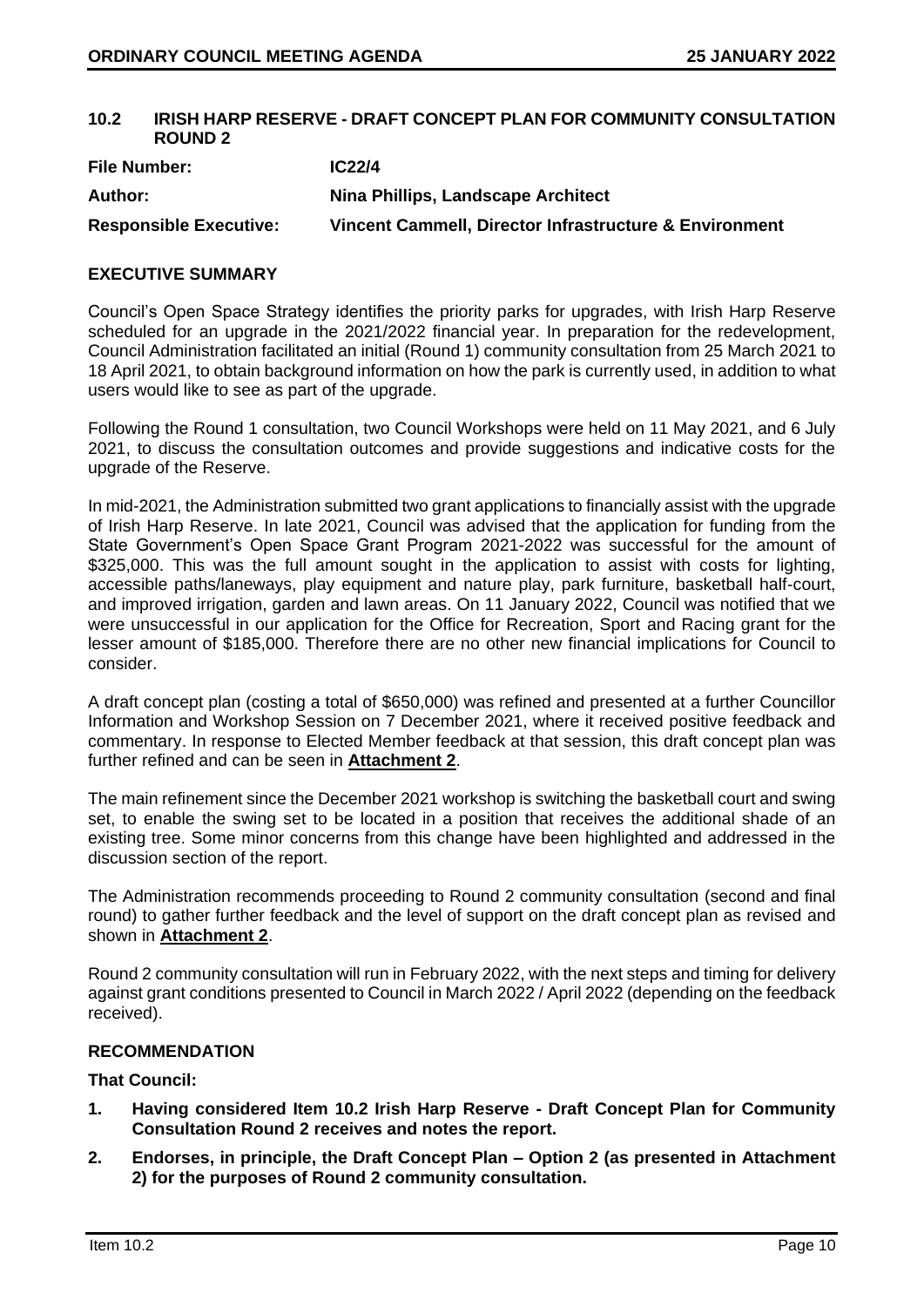**3. Is provided with a further Report in March 2022 / April 2022 advising the outcomes of community consultation on the Draft Concept Plan – Option 2 and the next stages to proceed towards delivery.** 

## **DISCUSSION**

Council's Open Space Strategy identifies the priority parks for upgrades, with Irish Harp Reserve scheduled for an upgrade in the 2021/2022 financial year. In preparation for the redevelopment, Council Administration facilitated Round 1 of community consultation from 25 March 2021 to 18 April 2021, to obtain background information on how the park is currently used and what users would like to see as part of the upgrade.

A summary infographic was prepared with the results from the Round 1 consultation, which is provided in **Attachment 1**. The infographic shows the number of responses for each item from a total of 34 responses that were received for the survey.

Further items to note as outcomes of the first round of consultation conducted include:

- The most common use of the reserve was informal recreation on the lawn, e.g. exercising dogs (21 respondents). The next most common uses included ball games on the lawn (12 respondents), using the play equipment, and seating and picnic settings (all receiving 11 respondents each).
- There were a small number of responses that raised the safety issues currently inhibiting their use of the space, including poor lighting in the evenings, and the seating being used by people who are engaging in dangerous or illegal behaviour.
- Just over 50% of respondents bring children to the park.
- The most common requests for park furniture included picnic settings and/or benches, followed by bins, a drinking fountain (with a dog bowl), a BBQ, and some undercover shade.
- The most raised requests for additional items to consider in the upgrade included improvements to safety (like lighting and fencing), improvements to landscape design, and retaining the lawn area.

Following the Round 1 consultation, Council Workshops were held on 11 May 2021, and 6 July 2021, to discuss the consultation outcomes and provide suggestions and indicative costs for the upgrade of the Reserve.

Council indicated support for the draft concept plan referred to as – 'Option 2' (\$650,000 option) as the ideal scenario, conditional on the Administration being able to obtain external financial support. As a result, at the 27 July 2021 Council Meeting, Council resolved to submit two grant applications for financial support for the upgrade of Irish Harp Reserve.

Staff submitted the two applications and the project was put on hold pending the outcomes of each. In late October 2021, Council was advised of being successful in the grant application that was made through the State Government's Open Space Grant Program 2021-2022. This meant that Council's preferred 'Option 2' concept plan was viable to be pursued further.

A revised concept plan was refined and presented at the 7 December 2021 Council Workshop where it received positive feedback, with some comments for consideration including:

- Pedestrian crossing and wayfinding opportunities;
- Specimen trees to be planted along the narrow strip of lawn adjacent the Kindy, e.g. Claret Ash;
- Public art to consider larger projects, including community art mosaic projects. Art elements and discovery space to be discussed in further detail – investigate using the full art allocation of \$25k to Irish Harp Reserve
- Grass pitch could be used as a miniature soccer field (futsal),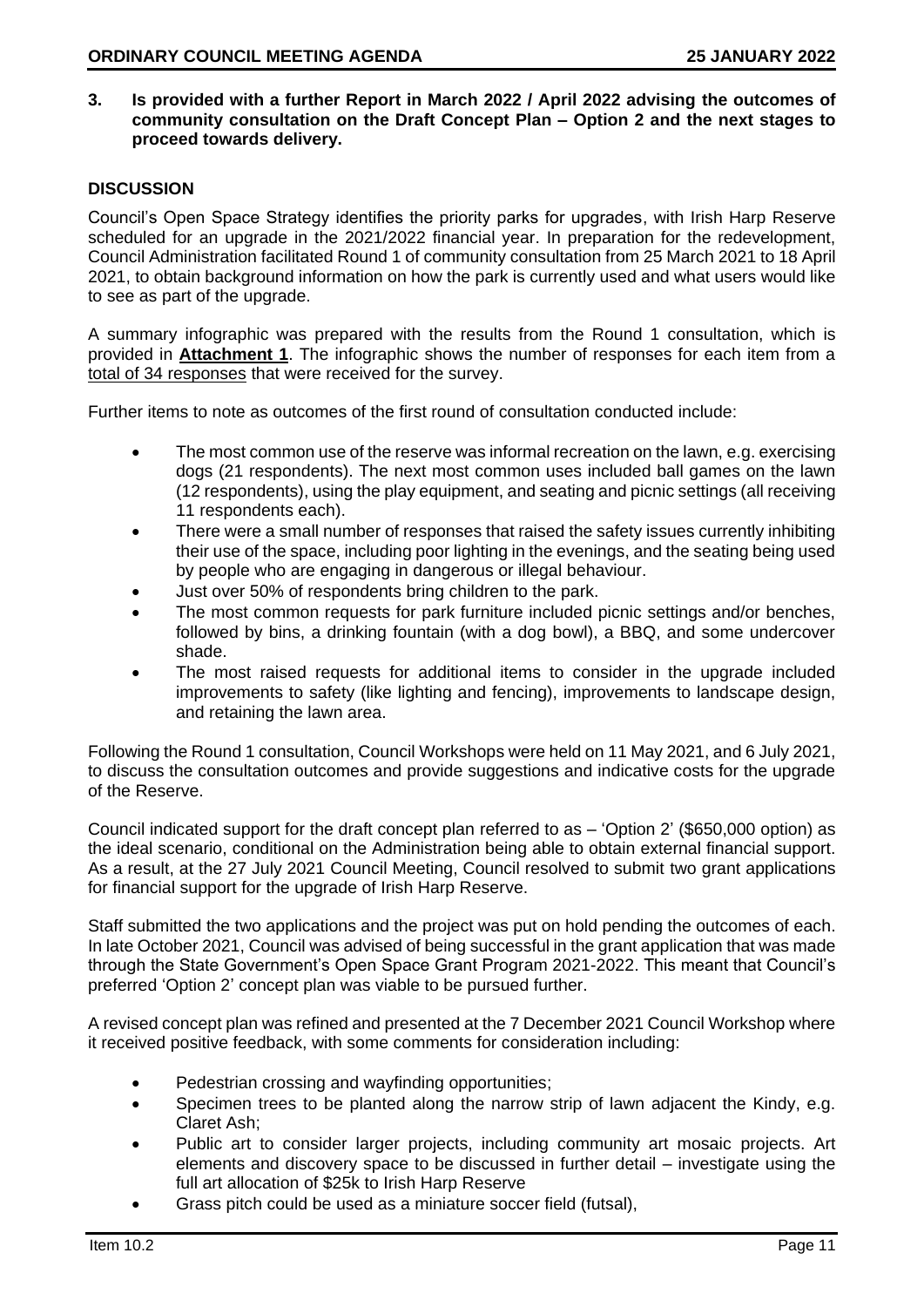- Prominent entry points suggest a double width entrance to the main road, the Clown will add extra attraction
- Play equipment shade consider new tree plantings, established canopies will take time to mature. Shade sails are costly. Reconfiguration of the play equipment and half-court basketball could maximise existing tree canopy to create shade over the equipment from the outset of the project
- Plant sizes implemented vary on the species. Recommend Administration to return to Council Members with examples of ideas – suggest purposeful protection for the plants or well-established sizes. Consider creating a desired pathline and create a physical barrier e.g. circular loops for plant protection
- What additional items could benefit the design? E.g. Specimen trees and grass, additional fencing for the sporting area and fencing across the Kindergarten.

The Administration has made some refinements to the draft concept plan 'Option 2' since the December Councillor Information and Workshop Session. The main change is switching the basketball court and swing set to enable the swing set to benefit from the shade of the existing tree canopy. As a result, the play tower positioning has been adjusted but is still visible centrally from the laneways and Regency Road.

Furthermore, the basketball court is now closer to the safety lighting of the new path. A risk of this amendment is that it may encourage use of the court at night (under the minimal safety lighting of the path). To mitigate this risk, the basketball court has been reorientated so that the light will be directly behind the backboard, focusing light spill on the path and making it more inconvenient to use the ring at night.

The Administration recommends proceeding to Round 2 community consultation to gather feedback and the level of support on the draft concept plan Option 2 as revised and shown in **Attachment 2.**

## **Public Consultation**

Round 2 consultation will also include options for the different types of playground tower that can be considered for installation. Users will be able to choose which type of tower they prefer based on the various play value and features specified for each tower type.

The catchment of the consultation area will be consistent with Round 1 and Council will continue to engage closely with locals and neighbours who have shown a keen interest in helping shape design outcomes of the project based on their experiences and knowledge of the reserve. Respondents to the first round will also be contacted and encouraged to provide their thoughts.

Round 2 community consultation will run in February 2022 with the next steps presented to Council in March 2022 /April 2022 (depending on the feedback received).

#### **Implications, Related Questions and Further Information**

Due to the project being placed on hold in order to allow a response for the grant applications and the increased budget and scope of works, the Irish Harp Reserve upgrade can no longer be fully constructed as originally intended by June 2022. The following timeframe is an indication of the development of the project as presented at the December 2021 Councillor Workshop (which will not compromise the grant funding deliverables):

- Seek endorsement on design to proceed to consultation January 2022
- Community consultation Round 2 February 2022
- Refine the concept plan based on consultation feedback March 2022
- Council Report for endorsement of the concept plan April 2022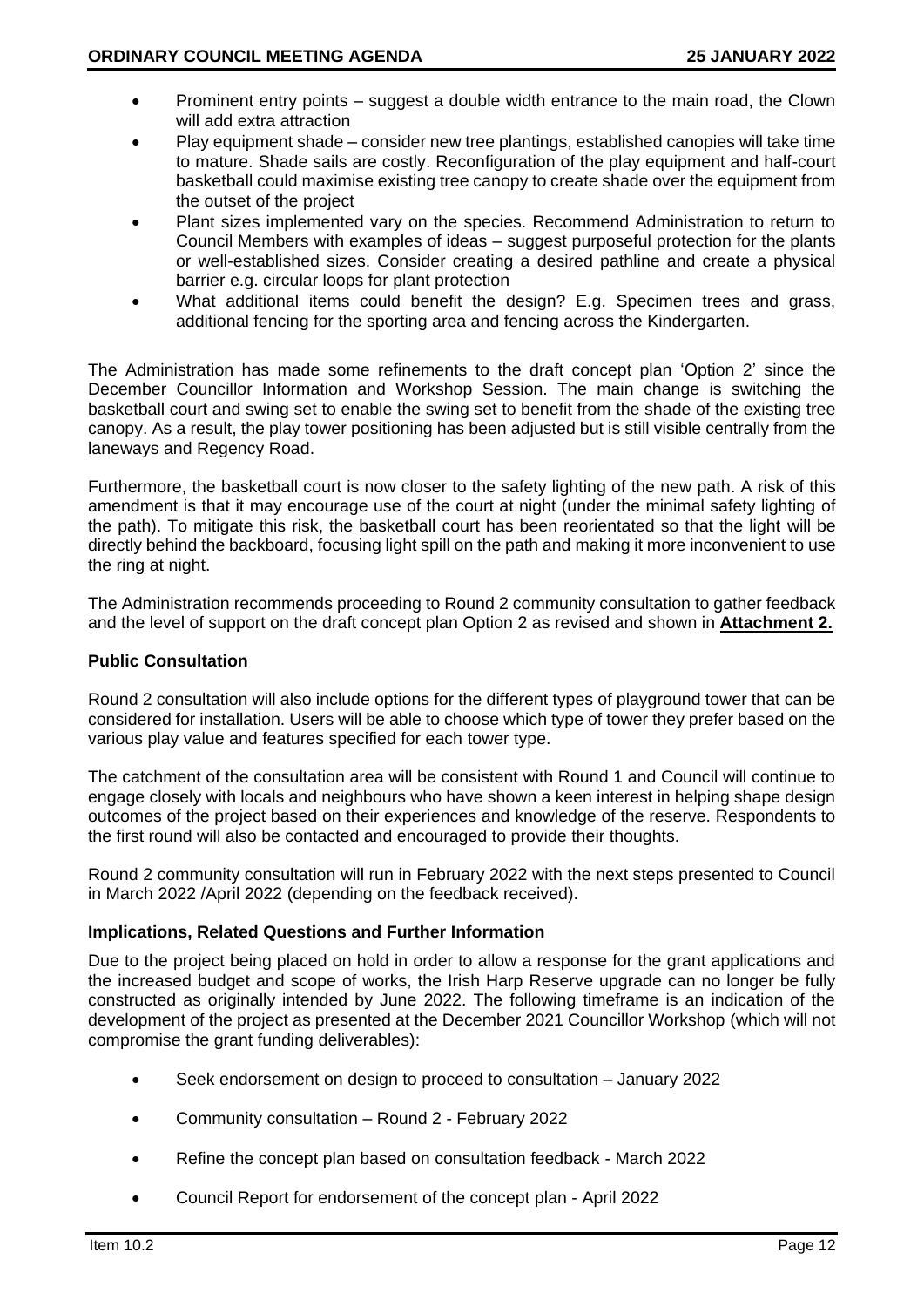- Project Documentation finalised May-June 2022
- Tender for Construction June-July 2022
- Construction (depending on availability of contractors and materials) August-November 2022

## **Relevance to Core Strategies / Policy**

- Open Space Strategy
- Indicative Park Priorities Timeline 2018-2037
- Irish Harp Reserve listed as Medium Term (6 10 Years) Neighbourhood Park Upgrade scheduled for upgrade in 2021-22 Financial Year as part of Annual Business Plan.

## **Community Plan: Towards 2040**

## **Responsible & Sustainable**

## **2 to 5 year timeline**

- RS2.4 Understand and increase levels of annual tonnes of recycled materials used in our civil infrastructure projects
- RS2.7 Demonstrate innovation in the supply and delivery of infrastructure projects

# **ATTACHMENTS**

- **1.** Summary of Feedback from Community Consultation Infographic <u>है</u><br>2. Draft Concept Plan Option 2 Irish Harp Reserve Upgrade है
- **2. Draft Concept Plan - Option 2 - Irish Harp Reserve Upgrade** [⇩](#page-5-0)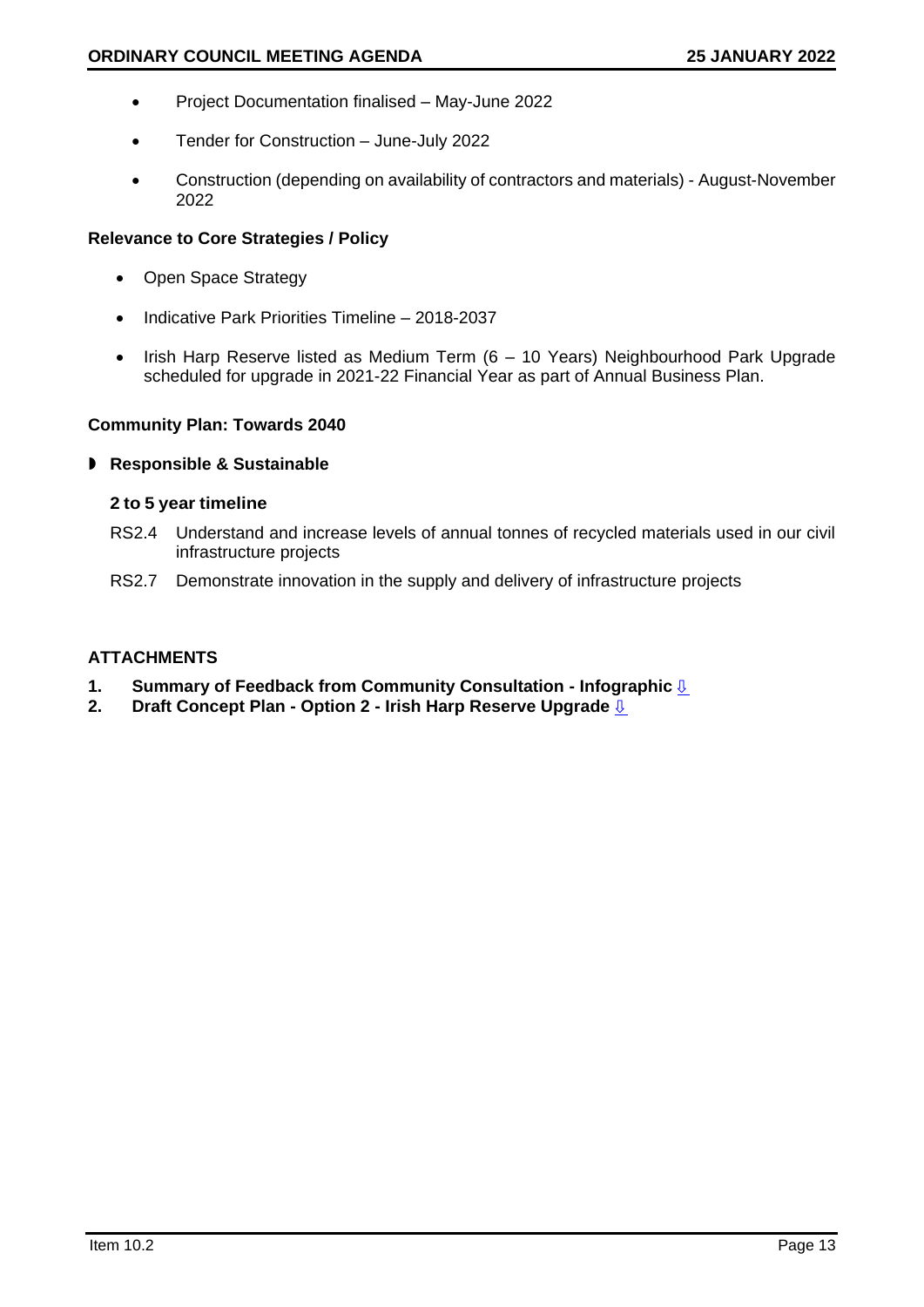<span id="page-4-0"></span>